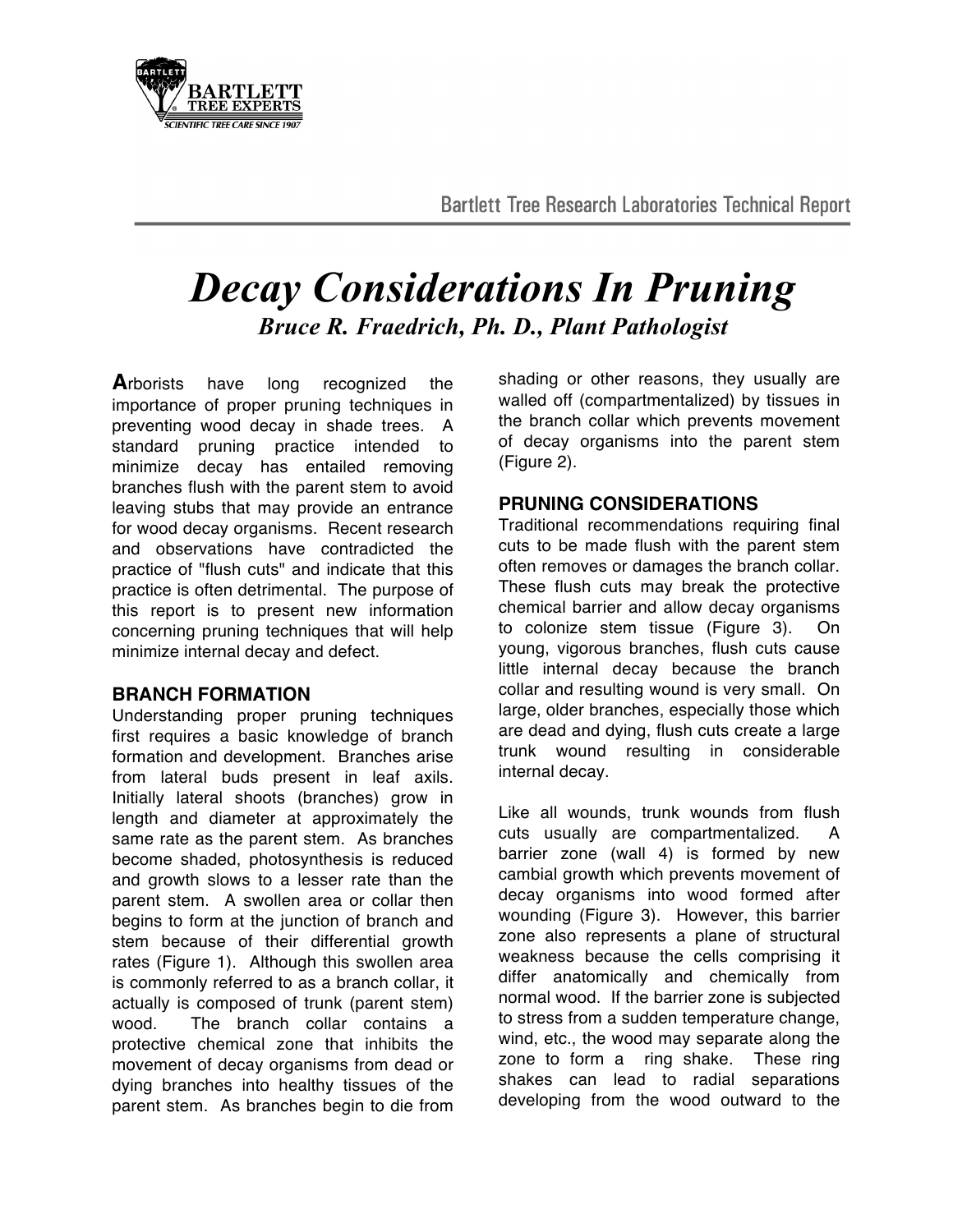bark resulting in a radial seam often referred to as a "frost crack" (Figure 4).



*Figure 1 Branch collar (arrow) surrounding dead branch stub. Although branch collars occur at the base of living stems, they are most pronounced around dead stubs. This figure clearly illustrates that branch collars actually are composed of trunk wood.* 



*Figure 2 Internal view of branch stub (from a natural shed) within trunk. Note that the branch stub has been compartmentalized and decay is confined to the stub and has not progressed into trunk wood.* 



*Figure 3 Internal view of trunk following a flush cut. Note, decay has progressed into the trunk wood (large arrows) due to the removal of the branch collar. This figure also illustrates compartmentalization of the flush cut. Decay has not progressed into trunk tissue formed after wounding (small arrows) due to the barrier zone formed by new cambial growth. Note the distinct boundary between the decayed wood and sound wood formed after wounding. The barrier zone differs anatomically and chemically from normal wood which may lead to ring shakes and radial separations (frost cracks).* 



*Figure 4 Radial shake, often referred to as a "frost crack", which forms as a result of wounding. Improper pruning cuts may predispose trees to radial shakes.*